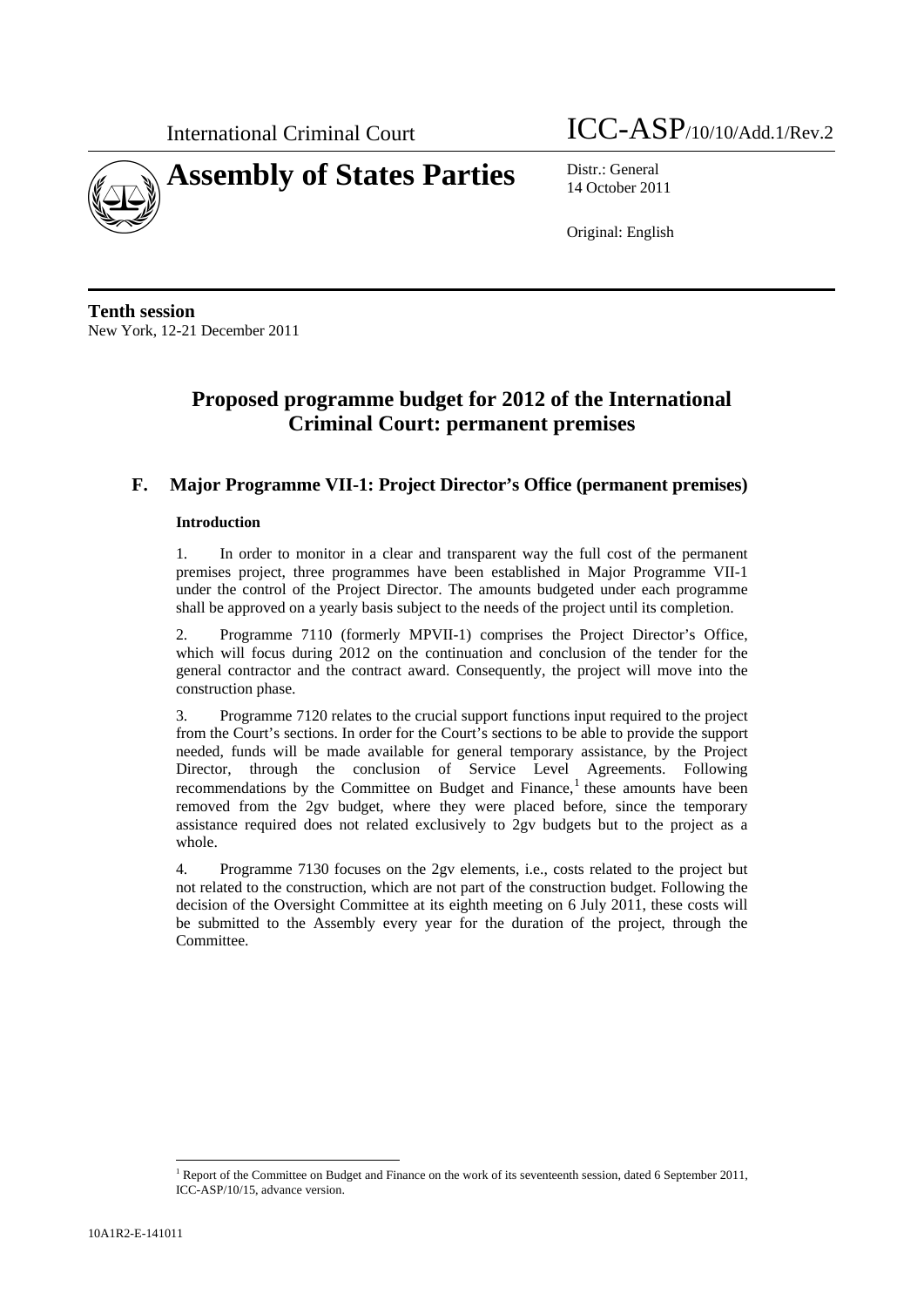|                                  |       |                                         |       |              | Major Programme VII-1: Project Director's Office (permanent premises): Proposed budget for 2012 |       |              |                                                       |                  |                                   |  |  |
|----------------------------------|-------|-----------------------------------------|-------|--------------|-------------------------------------------------------------------------------------------------|-------|--------------|-------------------------------------------------------|------------------|-----------------------------------|--|--|
| <b>Project Director's Office</b> |       | Expenditure 2010<br>(thousands of euro) |       |              | Approved Budget 2011                                                                            |       |              | Proposed Budget 2012*                                 |                  | Resource growth*<br>2012* vs 2011 |  |  |
| <i>(permanent premises)</i>      | Basic | Situation-<br>Total<br>related          |       | <b>Basic</b> | (thousands of euro)<br>Situation-<br>related                                                    | Total | <b>Basic</b> | (thousands of euro)<br>Situation-<br>Total<br>related | Amount           | $\%$                              |  |  |
| Professional staff               |       | No breakdown available                  |       | 274.8        |                                                                                                 | 274.8 | 287.8        | 287.8                                                 | 13.0             | 4.7                               |  |  |
| General Service staff            |       |                                         |       | 60.6         |                                                                                                 | 60.6  | 63.0         |                                                       | 63.0<br>2.4      | 4.0                               |  |  |
| Subtotal staff                   | 315.6 |                                         | 315.6 | 335.4        |                                                                                                 | 335.4 | 350.8        | 350.8                                                 | 15.4             | 4.6                               |  |  |
| General temporary assistance     | 26.4  |                                         | 26.4  | 16.8         |                                                                                                 | 16.8  | $417.2*$     | 417.2*                                                | $400.4*$         | 2,383.3*                          |  |  |
| Subtotal other staff             | 26.4  |                                         | 26.4  | 16.8         |                                                                                                 | 16.8  | $417.2*$     | $417.2*$                                              | $400.4*$         | $2,383.3*$                        |  |  |
| Travel                           | 14.9  |                                         | 14.9  | 26.2         |                                                                                                 | 26.2  | 27.8         |                                                       | 27.8<br>1.6      | 6.1                               |  |  |
| Hospitality                      | 8.6   |                                         | 8.6   | 5.0          |                                                                                                 | 5.0   | 5.0          |                                                       | $\theta$<br>5.0  | $\Omega$                          |  |  |
| Contractual services             | 9.4   |                                         | 9.4   | 81.0         |                                                                                                 | 81.0  | 557.8*       | 557.8*                                                | 476.8*           | 558.6*                            |  |  |
| Training                         |       |                                         |       | 6.2          |                                                                                                 | 6.2   | 11.9         |                                                       | 5.7<br>11.9      | 91.9                              |  |  |
| General operating expenses       | 20.0  |                                         | 20.0  | 9.7          |                                                                                                 | 9.7   | 10.0         |                                                       | 0.3<br>10.0      | 3.1                               |  |  |
| Supplies and materials           |       |                                         |       | 1.9          |                                                                                                 | 1.9   | 3.5          |                                                       | 3.5<br>1.6       | 84.2                              |  |  |
| Furniture and equipment          | 0.5   |                                         | 0.5   | 10.0         |                                                                                                 | 10.0  | 10.0         |                                                       | 10.0<br>$\theta$ | $\Omega$                          |  |  |
| Subtotal non-staff               | 53.3  |                                         | 53.3  | 140.0        |                                                                                                 | 140.0 | $626.0*$     | $626.0*$                                              | 486.0*           | $347.1*$                          |  |  |
| <b>Total</b>                     | 395.3 |                                         | 395.3 | 492.2        |                                                                                                 | 492.2 | $1.394.0*$   | $1.394.0*$                                            | $901.1*$         | $183.2*$                          |  |  |

\* Figures includes the addition of two new programmes in 2012: 7120 - ICC Staff Resources and 7130 - 2gv elements (non-integrated user equipment).

## **Table 2. Major Programme VII-1: Project Director's Office (permanent premises): Proposed staffing for 2012**

|                   | <b>Project Director's Office</b><br>(permanent premises) | <b>USG</b> | ASG | $D-2$ | $D-1$ | $P-5$ | $P-4$ | $P-3$ | $P-2$ | $P-1$ | Total P-staff<br>and above | $GS-PL$ | GS-OL | Total<br>GS-staff | Total staff |
|-------------------|----------------------------------------------------------|------------|-----|-------|-------|-------|-------|-------|-------|-------|----------------------------|---------|-------|-------------------|-------------|
|                   | Basic                                                    |            |     |       |       |       |       |       |       |       |                            |         |       |                   |             |
| Existing          | Situation-related                                        |            |     |       |       |       |       |       |       |       |                            |         |       |                   |             |
|                   | Subtotal                                                 |            |     |       |       |       |       |       |       |       |                            |         |       |                   |             |
|                   | Basic                                                    |            |     |       |       |       |       |       |       |       |                            |         |       |                   |             |
| New/<br>Converted | Situation-related                                        |            |     |       |       |       |       |       |       |       |                            |         |       |                   |             |
|                   | Subtotal                                                 |            |     |       |       |       |       |       |       |       |                            |         |       |                   |             |
| Redeployed/       | Basic                                                    |            |     |       |       |       |       |       |       |       |                            |         |       |                   |             |
| Reclassified/     | Situation-related                                        |            |     |       |       |       |       |       |       |       |                            |         |       |                   |             |
| Returned          | Subtotal                                                 |            |     |       |       |       |       |       |       |       |                            |         |       |                   |             |
|                   | <b>Total</b>                                             |            |     |       |       |       |       |       |       |       | ി                          |         |       |                   |             |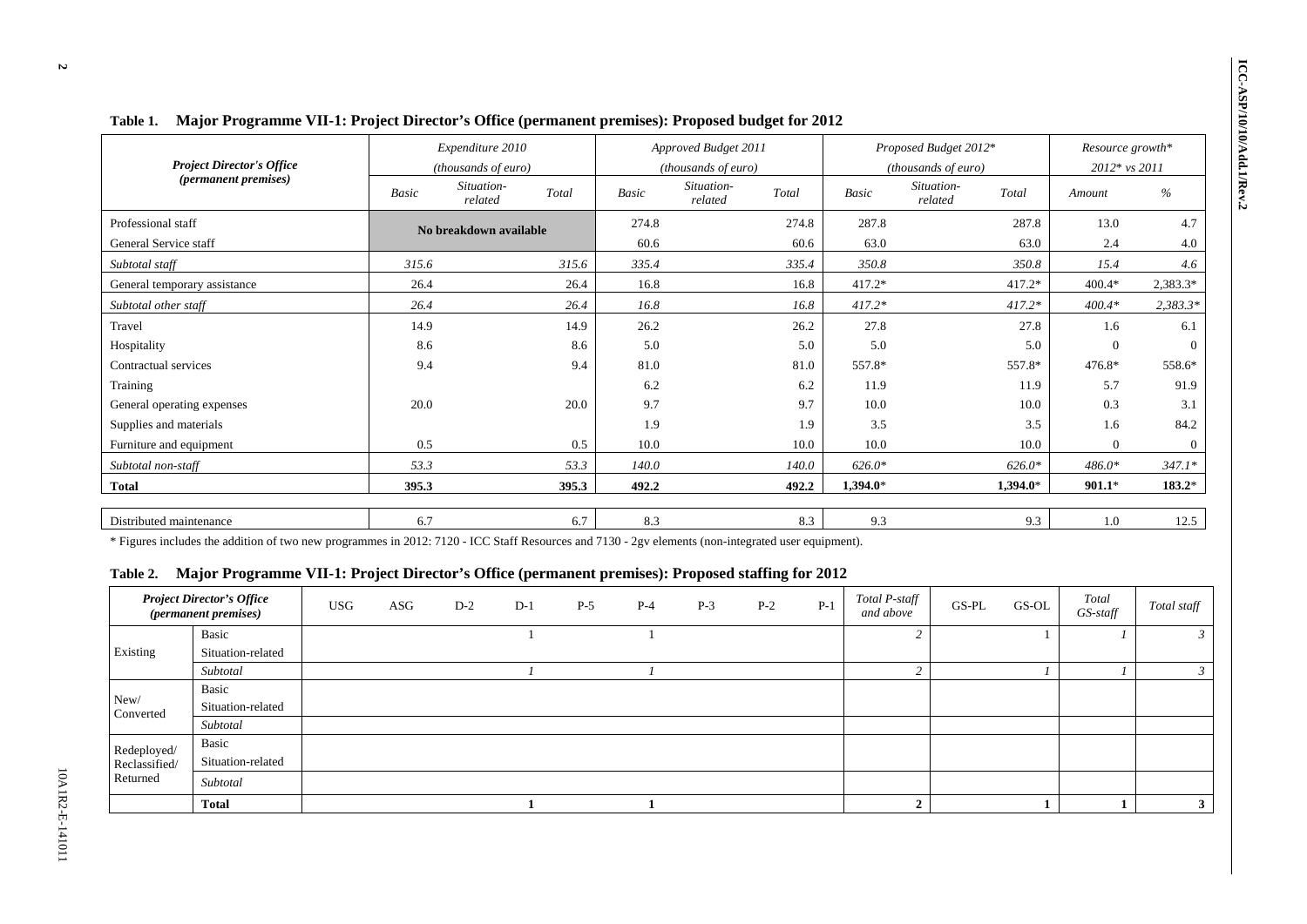## **1. Programme 7110:**<sup>2</sup> **Project Director's Office**<sup>3</sup>

## **Introduction**

5. The objective of the Project Director's Office (PDO) is to provide the Court with the necessary permanent premises. In 2009, the activities of the PDO started with the architectural design competition and selection. 2011 concerned the continuation of the design phase of the project, namely the final design phase and the initiation of the tendering for the general contractor. 2012 will focus on the continuation and conclusion of the tender for the general contractor and the contract award. Consequently, the project will move into the construction phase.

| <i>Expected results</i>                                                     | Performance indicators                                       | Target 2012 |
|-----------------------------------------------------------------------------|--------------------------------------------------------------|-------------|
| <b>Objective 1</b>                                                          | - Project performs in line with the agreed budget.           | 100%        |
| - To provide the Court with the necessary<br>permanent premises to meet the | Tender for general contractor finalised and contract awarded | 100%        |
| organization's strategic goals and objectives.                              | Construction of the permanent premises started               | 20%         |

#### **Staff resources**

## **Basic resources**

*General temporary assistance* 

6. One GS-OL Document Assistant (3 months, continued). To provide specialized support to prepare the paper documentation system for the execution phase of the project and provide filing and archiving assistance.

## **Non-staff resources**

#### **Basic resources**

*Travel* 

7. Recurrent. For Assembly attendance, visits to design team, reference projects, and material and service vendors.

#### *Contractual services*

8. Recurrent. Costs include external translation services, external printing of communication material, services related to filing and archiving assistance, organization of meetings/ events.

## *Training*

9. Recurrent. Costs include course on project management for building projects, as part of competency related development needs, identified in performance appraisal.

#### *General operating expenses*

10. Recurrent. Cost related to exhibition of the design, transport costs related to external communication events.

### *Supplies and materials*

11. Recurrent. Cost related to purchase of technical books, publications and subscriptions.

#### *Equipment including furniture*

12. Recurrent: For specialist project management software such as Autocad, Indesign, Vector works, Photoshop, etc.

l

<sup>&</sup>lt;sup>2</sup> Formerly Major Programme VII-1: Project Director's Office (permanent premises).

<sup>3</sup> Included in ICC-ASP/10/10, paras. 499-506.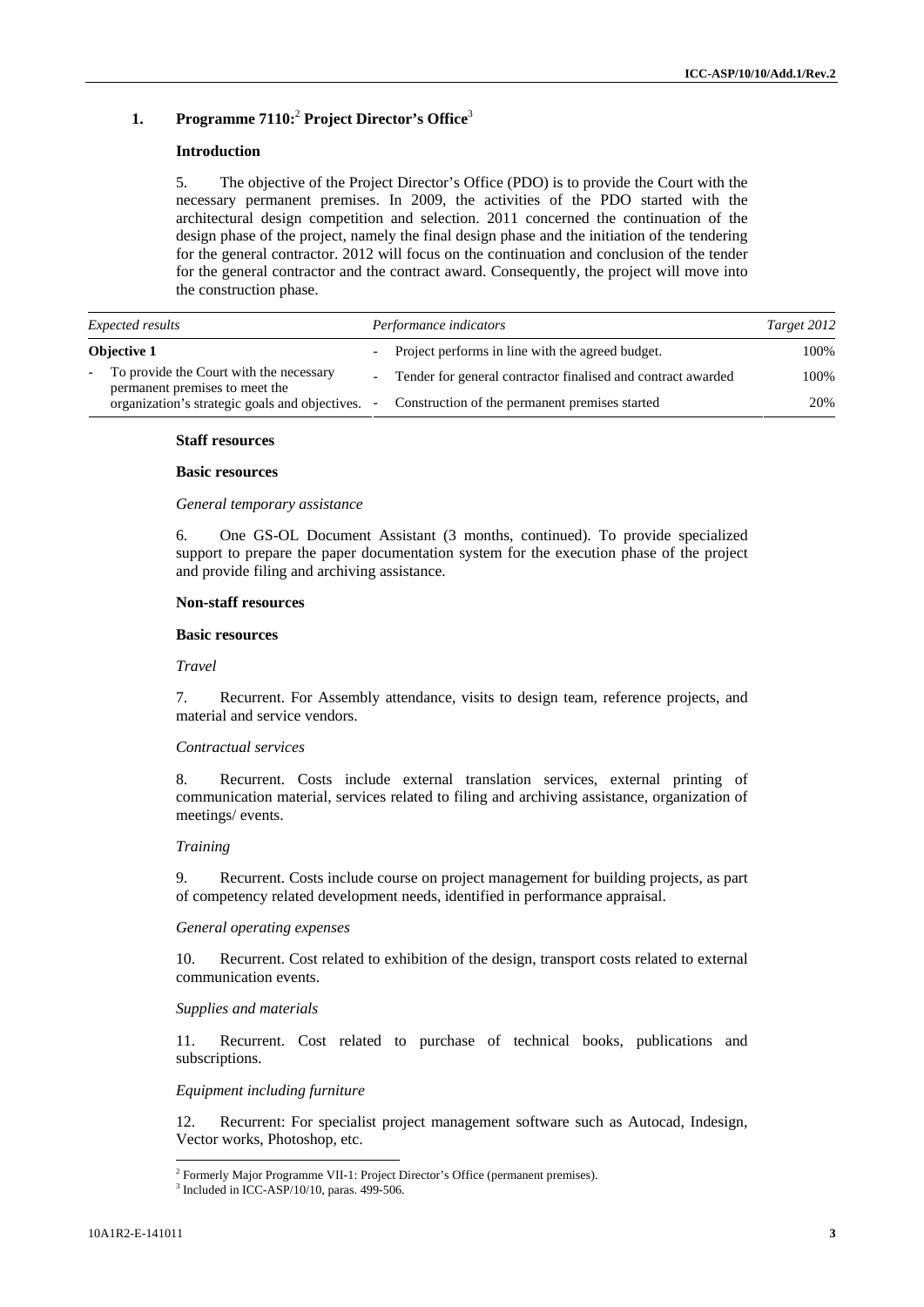| Table 3.<br>Programme 7110: Proposed budget for 2012 |       |                        |       |                      |                       |       |                      |                       |                 |              |      |
|------------------------------------------------------|-------|------------------------|-------|----------------------|-----------------------|-------|----------------------|-----------------------|-----------------|--------------|------|
|                                                      |       | Expenditure 2010       |       | Approved Budget 2011 |                       |       | Proposed Budget 2012 |                       | Resource growth |              |      |
| <b>Project Director's Office</b>                     |       | (thousands of euro)    |       |                      | (thousands of euro)   |       |                      | (thousands of euro)   |                 | 2012 vs 2011 |      |
|                                                      | Basic | Situation-<br>related  | Total | <b>Basic</b>         | Situation-<br>related | Total | <b>Basic</b>         | Situation-<br>related | Total           | Amount       | %    |
| Professional staff                                   |       | No breakdown available |       | 274.8                |                       | 274.8 | 287.8                |                       | 287.8           | 13.0         | 4.7  |
| General Service staff                                |       |                        |       | 60.6                 |                       | 60.6  | 63.0                 |                       | 63.0            | 2.4          | 4.0  |
| Subtotal staff                                       | 315.6 |                        | 315.6 | 335.4                |                       | 335.4 | 350.8                |                       | 350.8           | 15.4         | 4.6  |
| General temporary assistance                         | 26.4  |                        | 26.4  | 16.8                 |                       | 16.8  | 17.4                 |                       | 17.4            | 0.6          | 3.6  |
| Subtotal other staff                                 | 26.4  |                        | 26.4  | 16.8                 |                       | 16.8  | 17.4                 |                       | 17.4            | 0.6          | 3.6  |
| Travel                                               | 14.9  |                        | 14.9  | 26.2                 |                       | 26.2  | 27.8                 |                       | 27.8            | 1.6          | 6.1  |
| Hospitality                                          | 8.6   |                        | 8.6   | 5.0                  |                       | 5.0   | 5.0                  |                       | 5.0             |              |      |
| Contractual services                                 | 9.4   |                        | 9.4   | 81.0                 |                       | 81.0  | 110.0                |                       | 110.0           | 29.0         | 35.8 |
| Training                                             |       |                        |       | 6.2                  |                       | 6.2   | 11.9                 |                       | 11.9            | 5.7          | 91.9 |
| General operating expenses                           | 20.0  |                        | 20.0  | 9.7                  |                       | 9.7   | 10.0                 |                       | 10.0            | 0.3          | 3.1  |
| Supplies and materials                               |       |                        |       | 1.9                  |                       | 1.9   | 3.5                  |                       | 3.5             | 1.6          | 84.2 |
| Furniture and equipment                              | 0.5   |                        | 0.5   | 10.0                 |                       | 10.0  | 10.0                 |                       | 10.0            |              |      |
| Subtotal non-staff                                   | 53.3  |                        | 53.3  | 140.0                |                       | 140.0 | 178.2                |                       | 178.2           | 38.2         | 27.3 |
| <b>Total</b>                                         | 395.3 |                        | 395.3 | 492.2                |                       | 492.2 | 546.4                |                       | 546.4           | 54.2         | 11.0 |
| Distributed maintenance                              | 6.7   |                        | 6.7   | 8.3                  |                       | 8.3   | 9.3                  |                       | 9.3             | 1.0          | 12.5 |

## **Table 4. Programme 7110: Proposed staffing for 2012**

|                   | <b>Project Director's Office</b> | <b>USG</b> | ASG | $D-2$ | $D-1$ | $P-5$ | $P-4$ | $P-3$ | $P-2$ | $P-1$ | Total P-staff<br>and above | $GS-PL$ | GS-OL | Total<br>$GS$ -staff | Total staff |
|-------------------|----------------------------------|------------|-----|-------|-------|-------|-------|-------|-------|-------|----------------------------|---------|-------|----------------------|-------------|
|                   | Basic                            |            |     |       |       |       |       |       |       |       |                            |         |       |                      |             |
| Existing          | Situation-related                |            |     |       |       |       |       |       |       |       |                            |         |       |                      |             |
|                   | Subtotal                         |            |     |       |       |       |       |       |       |       |                            |         |       |                      |             |
|                   | Basic                            |            |     |       |       |       |       |       |       |       |                            |         |       |                      |             |
| New/<br>Converted | Situation-related                |            |     |       |       |       |       |       |       |       |                            |         |       |                      |             |
|                   | Subtotal                         |            |     |       |       |       |       |       |       |       |                            |         |       |                      |             |
| Redeployed/       | Basic                            |            |     |       |       |       |       |       |       |       |                            |         |       |                      |             |
| Reclassified/     | Situation-related                |            |     |       |       |       |       |       |       |       |                            |         |       |                      |             |
| Returned          | Subtotal                         |            |     |       |       |       |       |       |       |       |                            |         |       |                      |             |
|                   | <b>Total</b>                     |            |     |       |       |       |       |       |       |       |                            |         |       |                      |             |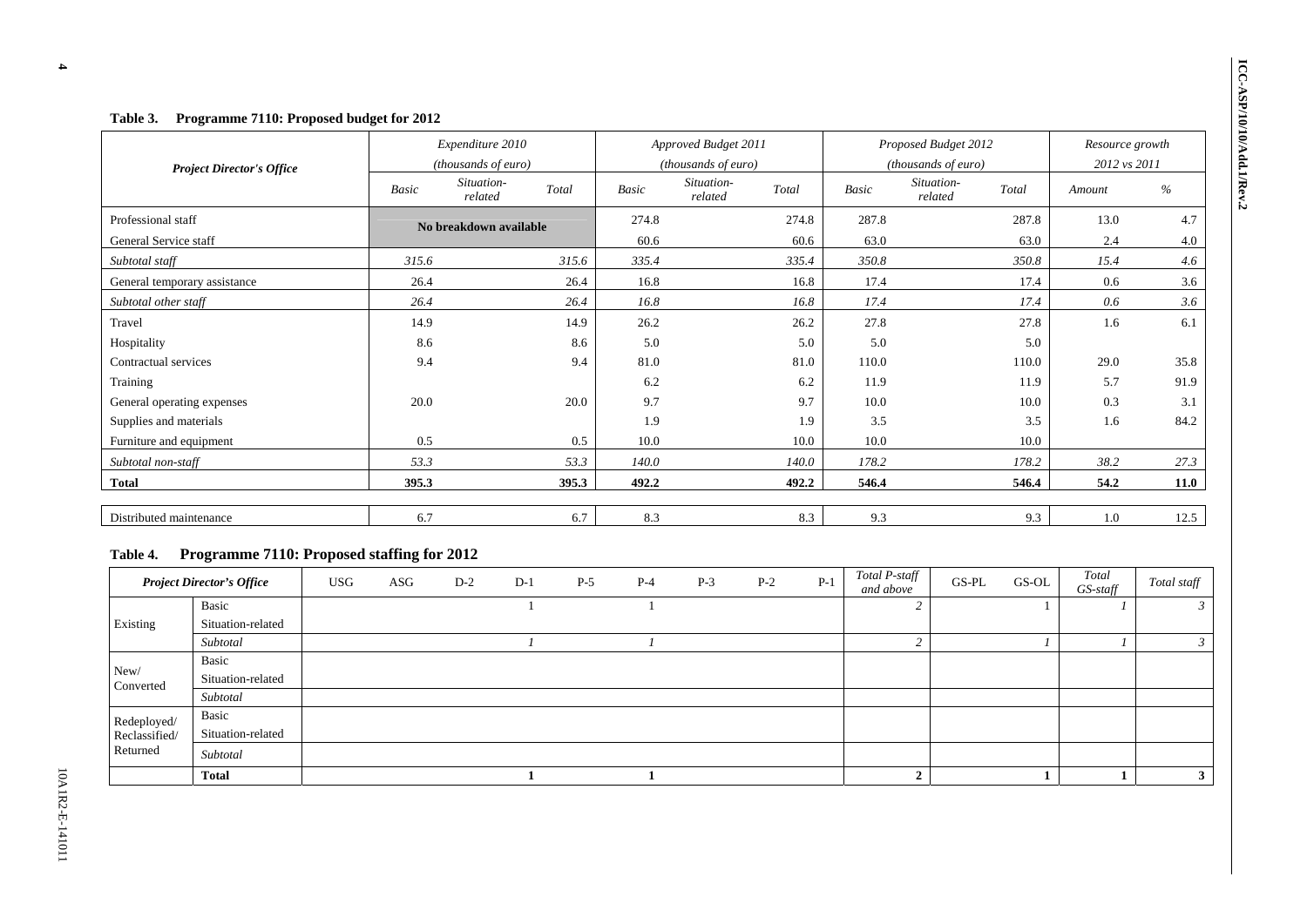## **2. Programme 7120: ICC Staff Resources and management support**

## **Introduction**

13. Programme 7120 relates to the crucial support functions input required to the project from the Court´s sections. In 2012 this will relate mainly to procuring a general contractor to the largest and most complex contract ever purchased by the Court. It is crucial that the process is correctly handled. Ongoing support will be required in the operation of this contract over the lifespan of the project.

14. Service Level Agreements with the key sections of the Court involved will be formalized by the PDO outlining what is expected from them with regards to input into the project. The Service Level Agreements will be financially paid for by this programme leaving the sections involved free to establish temporary support posts to cover the staff time required.

15. The ICC staff resources will be required for the duration of the permanent premises project. The current estimated cash flow for the next five years is as follows:

|                                                                                                          | $\sim$ 0.10.11.00.000 0.00.00.00.00                                                                                                    | $1000 - 1000 = 100$ |
|----------------------------------------------------------------------------------------------------------|----------------------------------------------------------------------------------------------------------------------------------------|---------------------|
| <b>Objective 1</b><br>- To provide the permanent premises project                                        | Permanent premises project receives from the Court good<br>quality input in a timely manner.                                           | 100%                |
| with the necessary crucial support functions to<br>meet the project's strategic goals and<br>objectives. | The permanent premises project benefits to the greatest extent<br>possible from expertise and experience existing within the<br>Court. | 100\%               |

#### **Staff resources**

#### **Basic resources**

*General temporary assistance* 

16. Financial equivalent of one P-3 position for other support functions (e.g. Procurement, Legal, Translation, Budget & Finance, Audit, GSS).

17. Financial equivalent of one GS-OL position for other support functions (e.g. Procurement, Legal, Translation, Budget & Finance, Audit, General Services Section).

18. Financial equivalent of one Project Manager Officer (P-2) within the Facilities Management Unit.

19. Financial equivalent of one Project Manager Officer (P-2) within the Security and Safety Section.

20. Financial equivalent of one Project Manager Officer (P-2) within the Information and Communication Technology Section.

21. The specific budgeted costs for 2012 for each of the GTA positions indicated are detailed in the table below.

| Elements                                                                                                                                     | 2012 budget requested |
|----------------------------------------------------------------------------------------------------------------------------------------------|-----------------------|
| Financial equivalent of 1 P-3 position for other support functions<br>(e.g. Procurement, Legal, Translation, Budget & Finance, Audit, GSS)   | € $102,656$           |
| Financial equivalent of 1 GS-OL position for other support functions<br>(e.g. Procurement, Legal, Translation, Budget & Finance, Audit, GSS) | $\bigoplus$ 4,798     |
| Financial equivalent of 1 Project Manager Officer FMU (P-2)                                                                                  | $\epsilon$ 70,771     |
| Financial equivalent of 1 Project Manager Officer SSS (P-2)                                                                                  | $\epsilon$ 70,771     |
| Financial equivalent of 1 Project Manager Officer ICTS (P-2)                                                                                 | $\epsilon$ 70.771     |
| <b>ICC</b> staff total                                                                                                                       | €399,767              |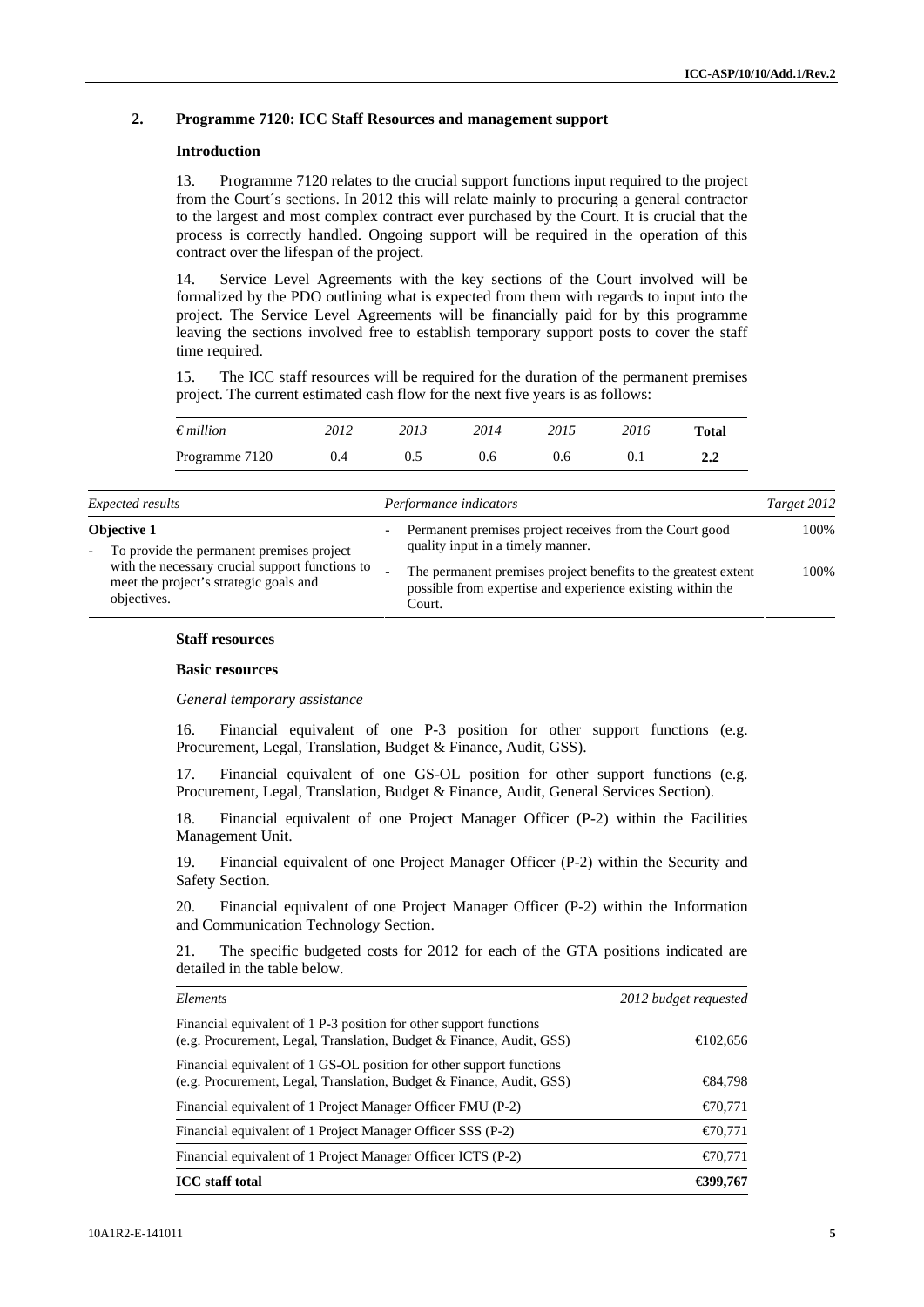| Programme 7120: Proposed budget for 2012<br>Table 5. |              |                       |          |          |                       |                  |              |                                |                      |                 |
|------------------------------------------------------|--------------|-----------------------|----------|----------|-----------------------|------------------|--------------|--------------------------------|----------------------|-----------------|
|                                                      |              | Expenditure 2010      |          |          | Approved Budget 2011  |                  |              | Proposed Budget 2012           |                      | Resource growth |
| <b>ICC</b> staff resources and                       |              | (thousands of euro)   |          |          | (thousands of euro)   |                  |              | (thousands of euro)            |                      | 2012 vs 2011    |
| management support                                   | <b>Basic</b> | Situation-<br>related | Total    | Basic    | Situation-<br>related | Total            | <b>Basic</b> | Situation-<br>Total<br>related | Amount               | $\%$            |
| Professional staff                                   |              |                       |          |          |                       | $\Omega$         | $\Omega$     |                                | $\overline{0}$       |                 |
| General Service staff                                |              |                       |          |          |                       | $\boldsymbol{0}$ | $\Omega$     |                                | $\overline{0}$       |                 |
| Subtotal staff                                       |              |                       | $\theta$ |          |                       | $\theta$         | $\theta$     |                                | $\theta$<br>$\theta$ | $\Omega$        |
| General temporary assistance                         |              |                       | $\Omega$ |          |                       | $\theta$         | 399.8        | 399.8                          | 399.8                |                 |
| Subtotal other staff                                 |              |                       | $\theta$ |          |                       | $\theta$         | 399.8        | 399.8                          | 399.8                |                 |
| Travel                                               |              |                       | $\Omega$ |          |                       | $\Omega$         | $\Omega$     |                                | $\theta$             |                 |
| Hospitality                                          |              |                       |          |          |                       | $\Omega$         | $\Omega$     |                                |                      |                 |
| Contractual services                                 |              |                       |          |          |                       | $\Omega$         | $\Omega$     |                                | $\Omega$             |                 |
| Training                                             |              |                       | $\Omega$ |          |                       | $\Omega$         | $\Omega$     |                                | $\Omega$<br>$\Omega$ |                 |
| General operating expenses                           |              |                       |          |          |                       |                  |              |                                |                      |                 |
| Supplies and materials                               |              |                       | $\Omega$ |          |                       | $\theta$         | $\Omega$     |                                | $\Omega$             |                 |
| Furniture and equipment                              |              |                       | $\Omega$ |          |                       | $\theta$         | $\Omega$     |                                | $\mathbf{0}$         |                 |
| Subtotal non-staff                                   |              |                       | $\theta$ |          |                       | $\theta$         | $\theta$     |                                | $\theta$<br>$\theta$ |                 |
| <b>Total</b>                                         | $\mathbf{0}$ |                       |          | $\bf{0}$ |                       | $\bf{0}$         | 399.8        | 399.8                          | 399.8                |                 |

### **Table 6. Programme 7120: Proposed staffing for 2012**

|                   | <b>ICC</b> staff resources and<br>management support | <b>USG</b> | $\rm ASG$ | $D-2$ | $D-1$ | $P-5$ | $P-4$ | $P-3$ | $P-2$ | $P-1$ | Total P-staff<br>and above | $GS-PL$ | GS-OL | Total<br>GS-staff | Total staff |
|-------------------|------------------------------------------------------|------------|-----------|-------|-------|-------|-------|-------|-------|-------|----------------------------|---------|-------|-------------------|-------------|
|                   | Basic                                                |            |           |       |       |       |       |       |       |       |                            |         |       |                   |             |
| Existing          | Situation-related                                    |            |           |       |       |       |       |       |       |       |                            |         |       |                   |             |
|                   | Subtotal                                             |            |           |       |       |       |       |       |       |       |                            |         |       |                   |             |
|                   | Basic                                                |            |           |       |       |       |       |       |       |       |                            |         |       |                   |             |
| New/<br>Converted | Situation-related                                    |            |           |       |       |       |       |       |       |       |                            |         |       |                   |             |
|                   | Subtotal                                             |            |           |       |       |       |       |       |       |       |                            |         |       |                   |             |
| Redeployed/       | Basic                                                |            |           |       |       |       |       |       |       |       |                            |         |       |                   |             |
| Reclassified/     | Situation-related                                    |            |           |       |       |       |       |       |       |       |                            |         |       |                   |             |
| Returned          | Subtotal                                             |            |           |       |       |       |       |       |       |       |                            |         |       |                   |             |
|                   | <b>Total</b>                                         |            |           |       |       |       |       |       |       |       |                            |         |       |                   |             |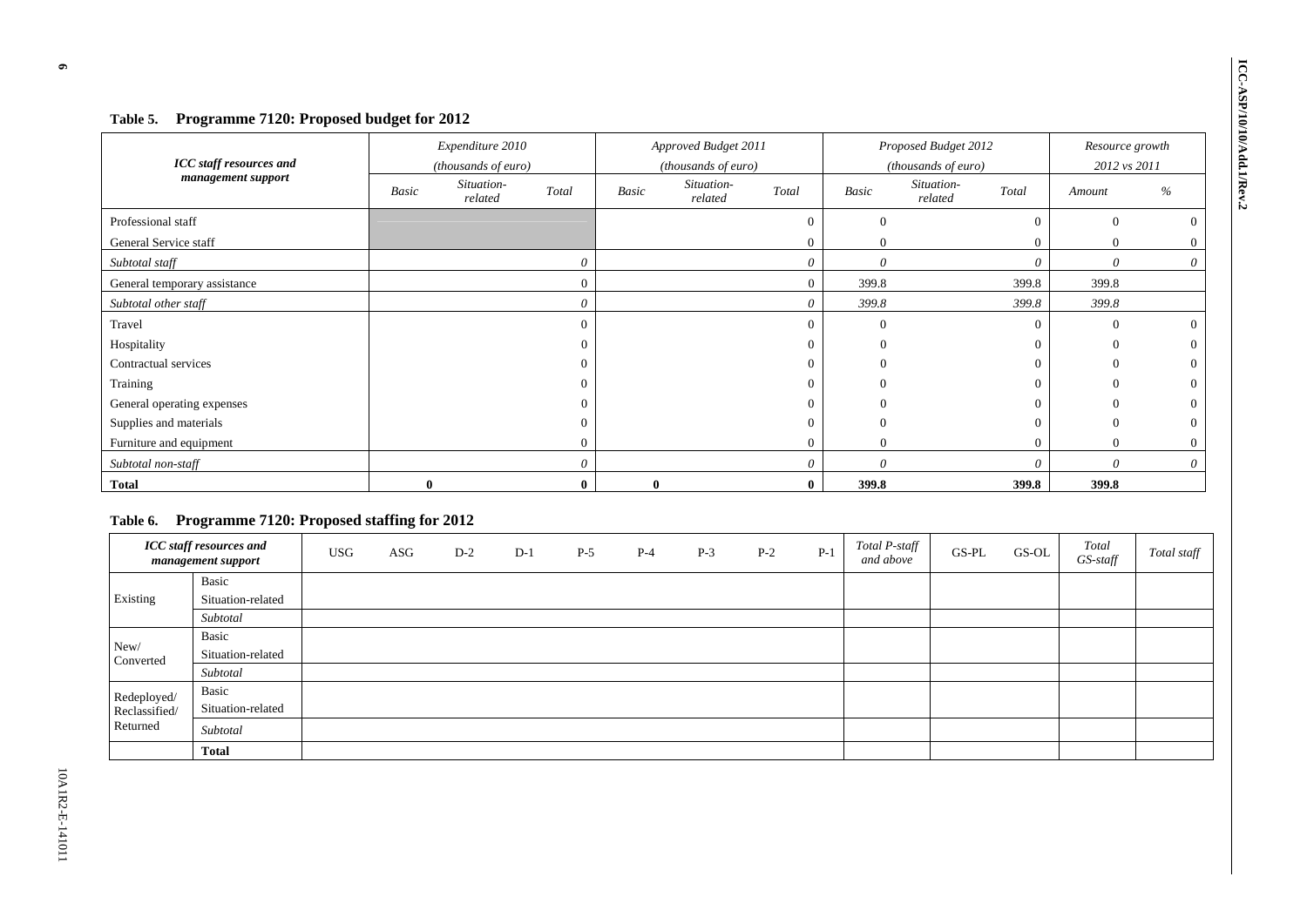## **3. Programme 7130: 2gv elements (non-integrated user equipment)**

## **Introduction**

22. In resolution ICC-ASP/9/Res.1 the Assembly requested the Court, in consultation with the Project Director, to identify and quantify the other costs related to the project but not directly related to the construction (known as "Box 4 costs"), before 1 March 2011.

23. Box 4 consists of two components; the integrated user equipment or 3gv elements, part of the construction budget, and the non-integrated user equipment or 2gv elements currently estimated at  $\bigoplus$  7.6 million. Programme 7130 focuses on the 2gv elements part of Box 4 only.

24. The Oversight Committee decided at its eighth meeting, on 6 July 2011, that 2gv costs be submitted to the Assembly every year during the duration of the project, through the Committee.

25. Budget for the 2gv elements will be required for the duration of the permanent premises project. The current estimated cash flow for the next five years is as follows:

| $\epsilon$ <i>million</i> | 2012 | 2013 | 2014 | 2015 | 2016 | Total |
|---------------------------|------|------|------|------|------|-------|
| Programme 7130            |      | U.Z  | ັ້   | 13 5 |      | 17.5  |

| Expected results                                                                                                                                                           |   | Performance indicators                                                    | Target 2012 |
|----------------------------------------------------------------------------------------------------------------------------------------------------------------------------|---|---------------------------------------------------------------------------|-------------|
| <b>Objective 1</b>                                                                                                                                                         |   |                                                                           | 100\%       |
| To provide the permanent premises project with the necessary 2gv<br>$\sim$<br>elements (non-integrated equipment) to meet the project's strategic<br>goals and objectives. | - | Timely input and support to meet the<br>project's timeline                |             |
| <b>Objective 2</b>                                                                                                                                                         |   |                                                                           | 100 %       |
| To manage the resources and support in an effective and efficient way<br>$\sim$<br>by continuous search for synergies.                                                     |   | To reduce the overall budget for 2gv<br>elements at least by 10% by 2016. |             |

## **Staff resources**

## **Basic resources**

*Contractual services* 

26. The following services are required:

(a) Consultancy related to ICT: assistance in defining and monitoring of requirements in relation to the design; technical assistance related to patching, labeling, administration of Main Equipment Rooms and Satellite Equipment Rooms.

(b) Consultancy related to security: assistance in defining and monitoring requirements in relation to the design; technical assistance related to programming the security and safety systems and key plan.

(c) Consultancy related to *arbo* (legal check of workplace environment).

(d) Consultancy related to mobility management: implementation of mobility policy and coordination of commuting plan.

(e) Consultancy related to logistics: feasibility study of move scenarios.

(f) Services related to communication events and liaison with the neighbourhood.